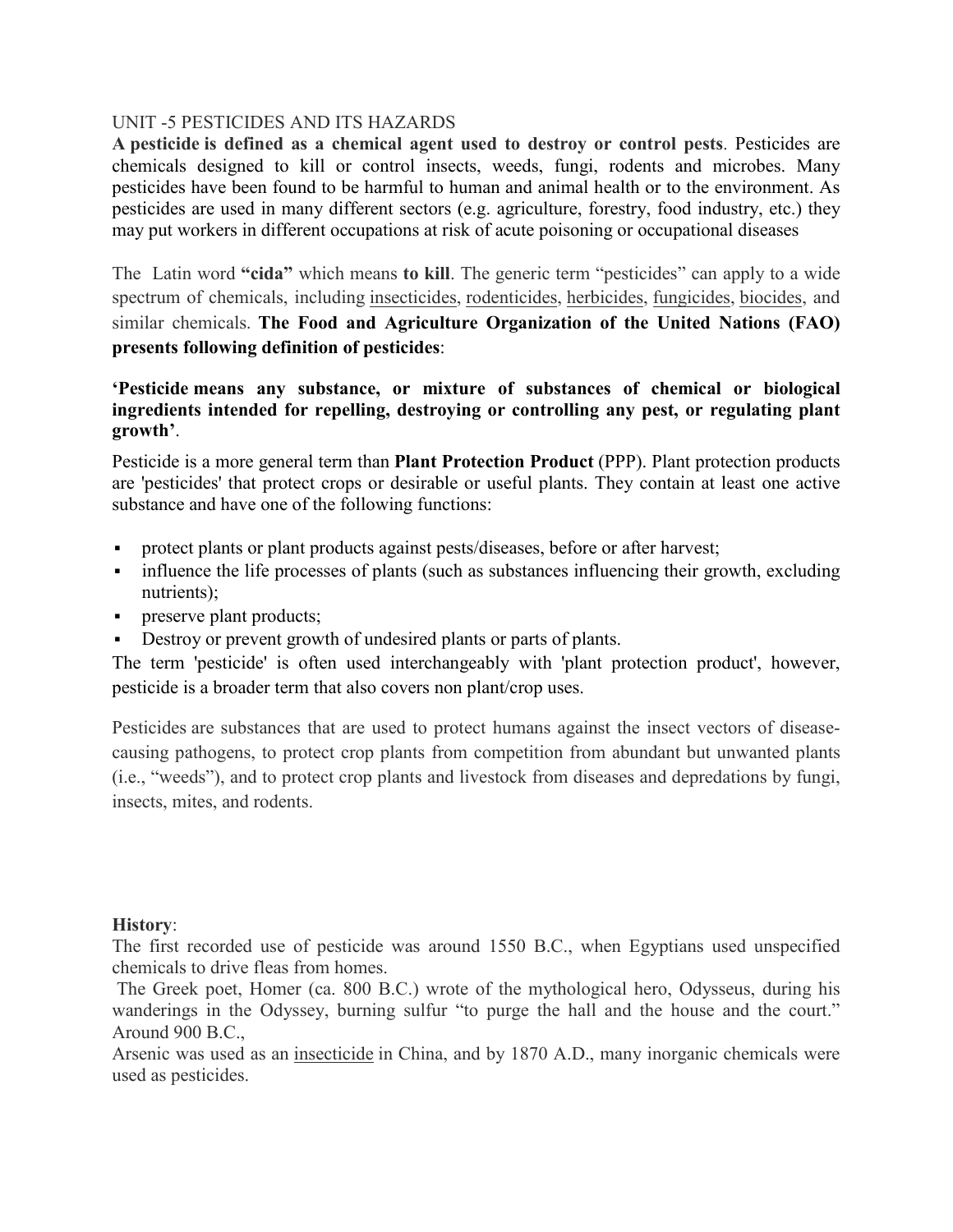In modern times, however, pesticide use has been much more prevalent, and by 1990, about 300 insecticides were in use, as were 290 herbicides, 165 fungicides, and other pesticidal chemicals, with a grand total of more than 3000 formulations (actually, there is an even larger number of separately registered commercial products, many based on the same or similar formulations) .

## **Classification of pesticides**

In general groups of pesticides are classified and named according to the type of pest they control (Table 1).

| Algicides                          | kill algae in lakes, canals, swimming pools, water tanks and other sites.                                                                                           |
|------------------------------------|---------------------------------------------------------------------------------------------------------------------------------------------------------------------|
| Antifoulants                       | kill or repel organisms that attach to underwater surfaces, such as<br>barnacles that cling to boat bottoms.                                                        |
| Antimicrobials                     | kill microorganisms such as bacteria and viruses.                                                                                                                   |
| <b>Attractants</b>                 | lure pests to a trap or bait, for example, attract an insect or rodent into a<br>trap. (However, food is not considered a pesticide when used as an<br>attractant.) |
| <b>Biopesticides</b>               | are derived from natural materials such as animals, plants, bacteria and<br>certain minerals.                                                                       |
| <b>Biocides</b>                    | kill microorganisms.                                                                                                                                                |
| Defoliants                         | cause leaves or foliage to drop from a plant, usually to facilitate harvest.                                                                                        |
| Desiccants                         | promote drying of living tissues, such as unwanted plant tops.                                                                                                      |
| <b>Disinfectants</b><br>sanitizers | and kill or inactivate disease-producing microorganisms on inanimate<br>objects.                                                                                    |

**Table 1:** Classification of pesticides based on their purpose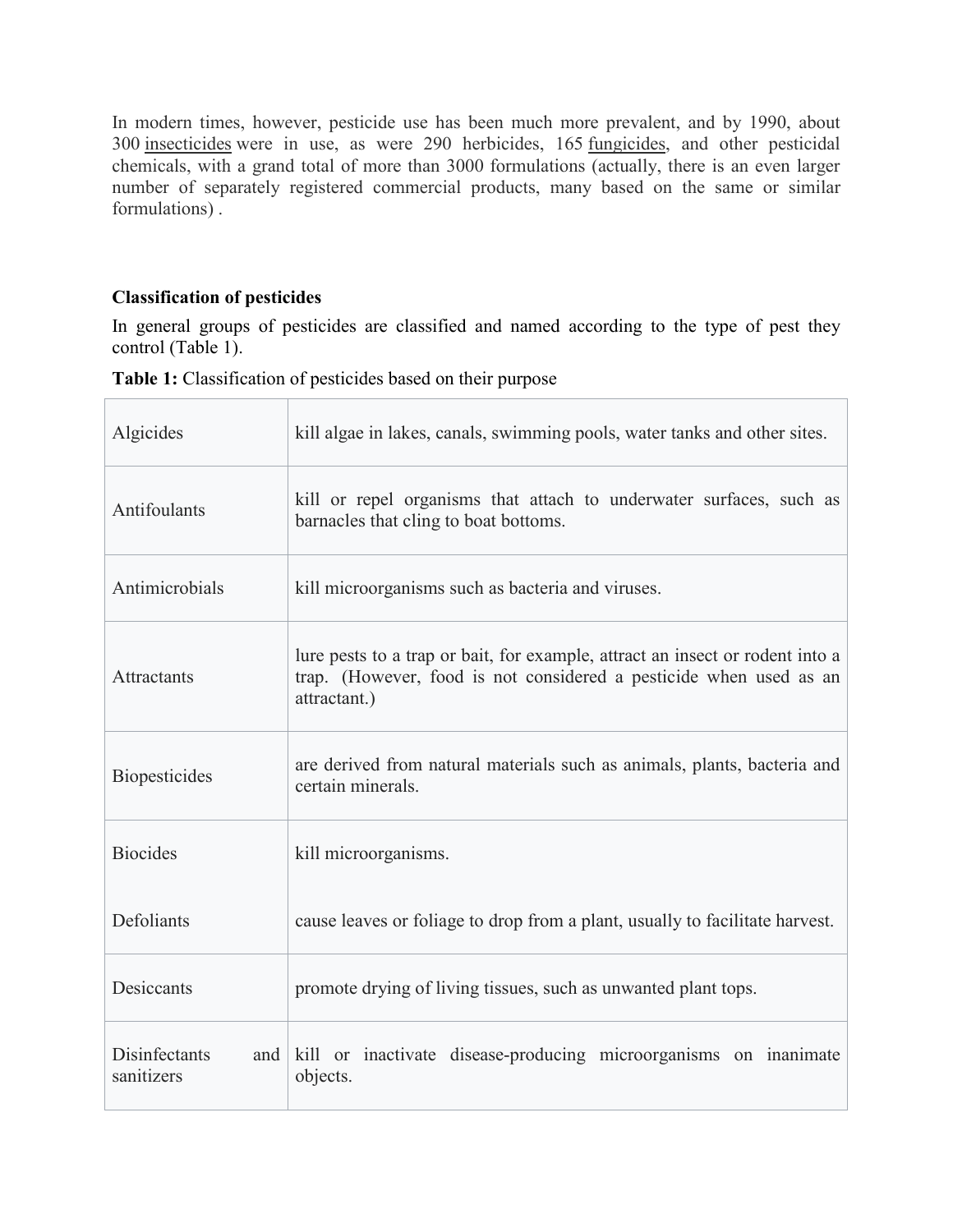| Fungicides kill                       | fungi (including blights, mildews, molds and rusts).                                                            |
|---------------------------------------|-----------------------------------------------------------------------------------------------------------------|
| Fumigants                             | produce gas or vapor intended to destroy pests, for example in buildings<br>or soil.                            |
| Herbicides                            | kill weeds and other plants that grow where they are not wanted.                                                |
| Insect<br>growth<br>regulators        | disrupt the molting, maturing from pupal stage to adult, or other life<br>processes of insects.                 |
| Insecticides                          | kill insects and other arthropods.                                                                              |
| Miticides (also called<br>acaricides) | kill mites that feed on plants and animals.                                                                     |
| Microbial pesticides                  | are microorganisms that kill, inhibit, or out-compete pests, including<br>insects or other microorganism pests. |
| Molluscicides                         | kill snails and slugs.                                                                                          |
| Nematicides                           | kill nematodes (microscopic, worm-like organisms that feed on plant<br>roots).                                  |
| Ovicides                              | kill eggs of insects and mites.                                                                                 |
| Pheromones                            | disrupt the mating behavior of insects.                                                                         |
| Plant<br>growth<br>regulators         | alter the expected growth, flowering or reproduction rate of plants (does<br>not include fertilizers).          |
| Plant<br>Incorporated                 | are substances that plants produce from genetic material that has been                                          |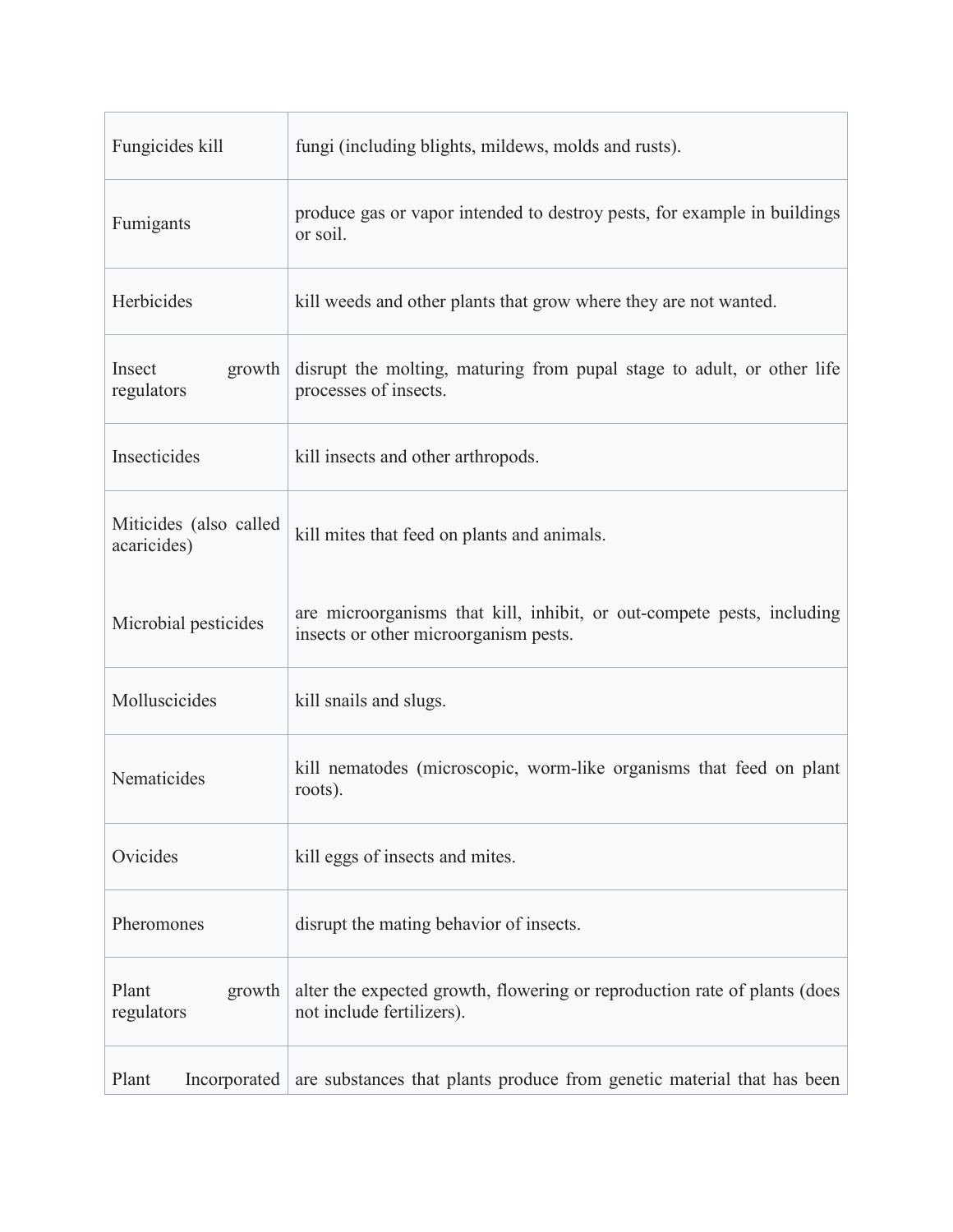| Protectants  | added to the plant.                                            |
|--------------|----------------------------------------------------------------|
| Repellents   | repel pests, including insects (such as mosquitoes) and birds. |
| Rodenticides | control mice and other rodents.                                |

Most pesticides listed in Table 1 are used **in agriculture** for one of the following purposes:

- Protecting plants or plant products against all harmful organisms (e.g. fungicides, insecticides, molluscicides, nematicides, rodenticides).
- Influencing the life processes of plants (e.g. Plant Growth Regulators).
- Preserving plant products (e.g. fumigants).
- Destroying undesired plants or parts of plants (e.g. defoliants).
- Checking or preventing undesired growth of plants (e.g. herbicides).

These purposes may be briefly defined as plant protection and pesticides intended to use for these purposes compose a large group named **plant protection products (PPP)**

# **Pesticides are also classified in accordance to how or when they work**

- Contact pesticides generally control a pest as a result of direct contact. Insects are killed when sprayed directly or when they crawl across surfaces treated with a residual contact insecticide. Weed foliage is killed when enough surface area is covered with a contact herbicide.
- Systemic pesticides are pesticides which are absorbed by plants or animals and move to untreated tissues.
- Foliar pesticides are applied to plant leaves, stems and branches.
- Soil-applied pesticides are applied to the soil. Some are taken up by roots and translocated inside the plant. Other soil-applied herbicides kill weeds by affecting the germinating seedling. Most soil applied pesticides require tillage or water to move them into the soil.
- Fumigants are chemicals that are applied as toxic gas or as a solid or liquid which forms a toxic gas. The gas will penetrate cracks and crevices of structures or soil.
- Preplant herbicides are applied to the soil before seeding or transplanting.
- Premergent herbicides are applied to the soil after planting but before emergence of the crop or weed.
- Postemergent herbicides are applied after the crop or weed has emerged.
- Eradicant fungicides control fungi that have already infected plants.
- Protectant fungicides prevent fungal infections. They retard fungal growth or prevent the organisms from entering treated plants.
- Selective pesticides will only control certain pests.
- Non-selective (or broad-spectrum) pesticides will control a wide range of pests.
- Suffocating insecticides clog the breathing system of insects and may affect eggs.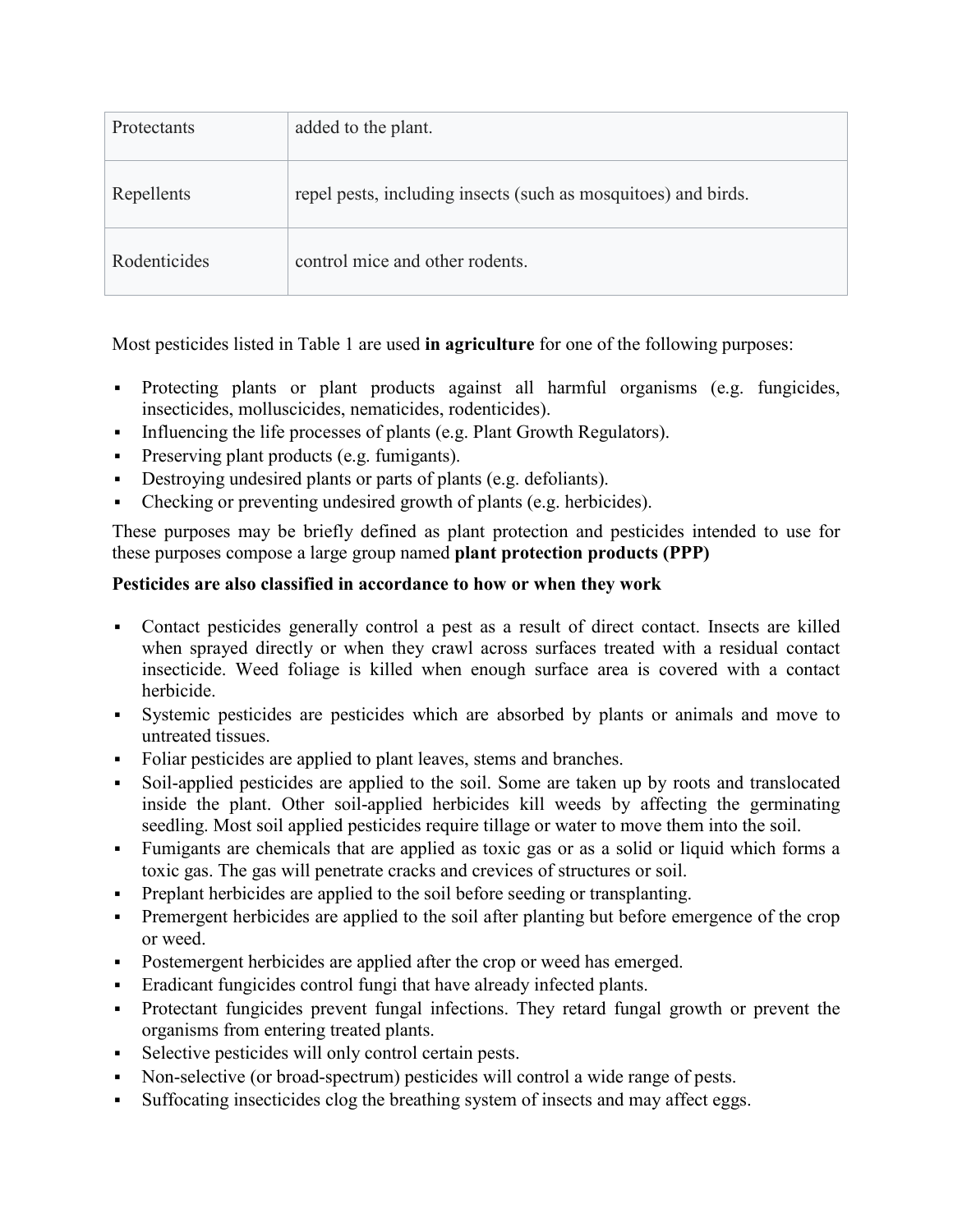- Residual pesticides do not break down quickly and may control pests for a long time.
- Non-residual pesticides are quickly made inactive after application and do not affect future crops or pests $^{[9]}$ .

Pesticides can be grouped into **chemical families**. Pesticides with similar chemical structures have similar characteristics and usually a similar mode of action. **Insecticides** include following main chemical families: **organochlorines** (removed from the market due to their high toxicity), **organophosphates, carbamates, pyrethroids** [8]. Typical chemical families of **herbicides** are following: **phenoxy herbicides, benzoic acid herbicides, triazines, ureas** [10]. Substitution of chemical compounds is possible using so-called **biopesticides**. There are three major classes of biopesticides: **microbial pesticides, plant-incorporated-protectants (PIPs), biochemical pesticides** <sup>[11]</sup>. The active ingredients of pesticides are mixed with other compounds to improve their effectiveness, safety, handling and storage, such as solvents, mineral clays, stickers, wetting agents, or other adjuvant materials. This mixture is called 'pesticide formulation'. **Pesticide formulations** can be divided into three main types: **solids, liquids or gases** [9].

## **HAZARDS**

The ability of a pesticide to cause adverse health effects after long-term or repeated exposure to a pesticide (e.g. when operator is frequently wetted with a pesticide spray during its application) is **sub-chronic toxicity** (term from few weeks to few months) or **chronic toxicity** (term from few months to years). Pesticides which tend to accumulate or break down slowly in human organism usually are of the greatest chronic exposure hazard. Estimation of the sub-chronic and chronic toxicity of a pesticide is based on a number of different long-term tests (periods ranging from 30 to 90 days for the sub-chronic and about 90 days to several years for the chronic toxicity) performed on animals in order to predict long-term effects which may be cause by a pesticide <sup>3</sup> Such effects include:

- **Carcinogenicity** production of cancer or assistance to carcinogenic chemicals.
- **Oncogenicity** induction of tumor growth (not necessarily cancers).
- **Mutagenicity** ability to cause genetic changes.
- **Teratogenicity** ability to cause birth defects.
- **Reproductive disorders** causing in e.g. reduced sperm count, sterility, and miscarriage.
- **Hormone disruption** ability to disrupt the endocrine system.
- **Neurotoxicity** causing in neurological problems.
- **Allergenic sensitization** development of allergies to the active ingredients of pesticides.
- **Damage of other particular organs or systems** damage of the lungs, liver, immune system, etc.

When there is sufficient evidence of carcinogenicity in humans pesticides are additionally classified by the International Agency for Research on Cancer (IARC) . Hazardous effects of pesticides determined from human experience are also suitable for the purpose of classification for health hazards. When data from both humans and animals are available their quality and reliability should be evaluated .

## **Classification by hazards**

The CLP Regulation includes the following health hazard classes and categories: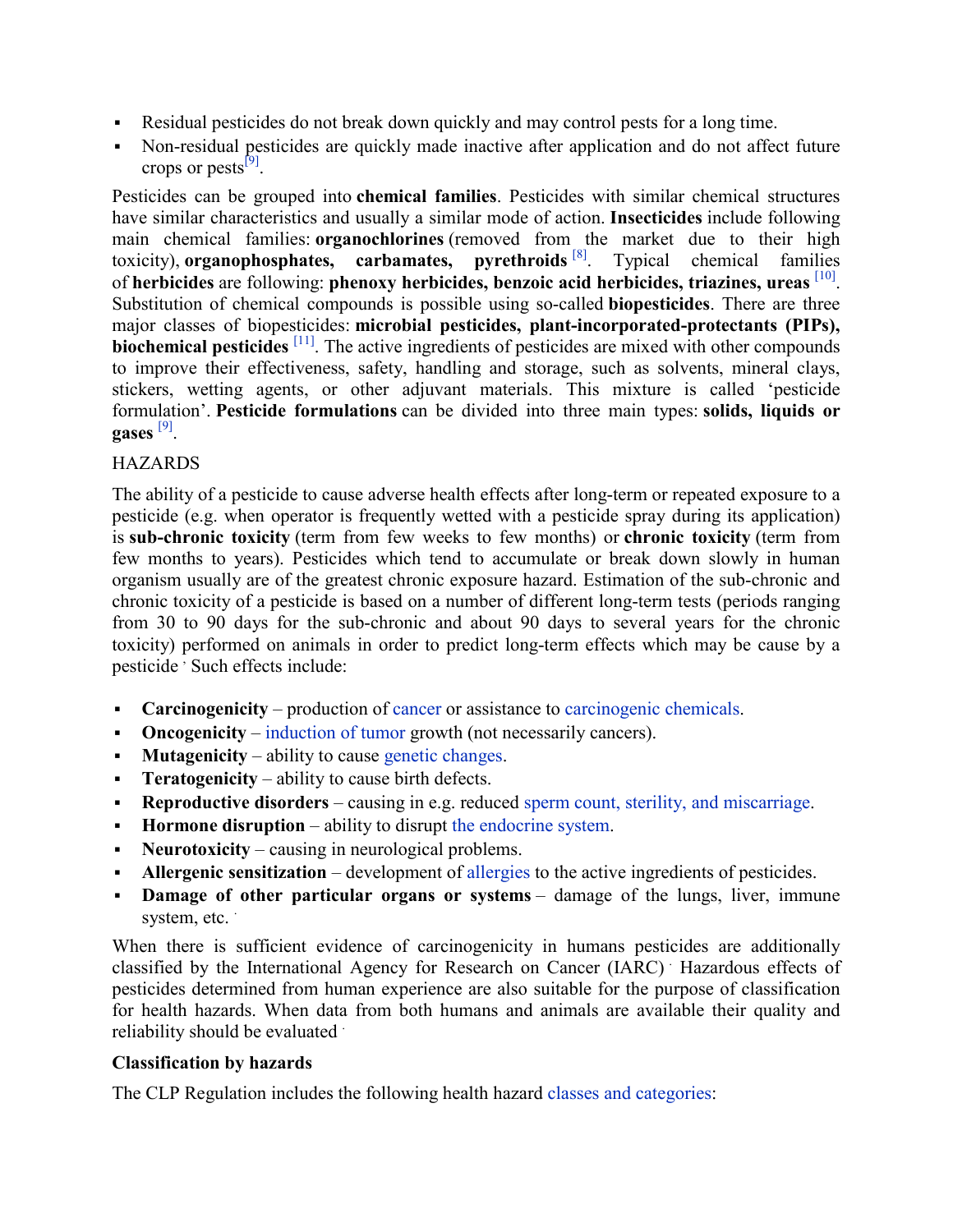- Acute toxicity (Category 1, 2, 3 and 4).
- Skin corrosion/irritation (Category 1A, 1B, 1C and 2).
- Serious eye damage/eye irritation (Category 1 and 2).
- Respiratory or skin sensitisation (Category 1).
- Germ cell mutagenicity (Category 1A, 1B and 2).
- Carcinogenicity (Category 1A, 1B and 2).
- Reproductive toxicity (Category 1A, 1B and 2) plus additional category for effects on or via lactation.
- Specific target organ toxicity (STOT) single exposure ((Category 1, 2) and Category 3 for narcotic effects and respiratory tract irritation only).
- Specific target organ toxicity (STOT) repeated exposure (Category 1 and 2).
- Aspiration hazard (Category 1). [17] [31]

There are many tangible benefits to humanity of the use of pesticides. The most important of these have been:

(1) an increased production of food and fiber because of the protection of crop plants from pathogens, competition from weeds, defoliation by insects, and parasitism by nematodes;

(2) the prevention of spoilage of harvested, stored foods; and

(3) the saving of many millions of human lives by the prevention of certain diseases.

Unfortunately, the considerable benefits of the use of pesticides are partly offset by some important human-health and environmental damages. For example, each year, there is an estimated global total of 1 million pesticide poisonings, resulting in 20 thousand fatalities (Pimentel *et al.,* 1992). Although developed countries account for about 80% of global pesticide use, they only sustain about half of the associated poisonings (Pimentel *et al.,* 1992). The frequency of poisoning incidents is much greater in developing countries because of (1) illiteracy, (2) relatively lax regulations, standards, and (especially) enforcement, and (3) an inadequate availability of protective equipment and clothing and washing facilities for workers.

There have been some rare but spectacular incidents of pesticide-related toxicity to humans. The most widely known case occurred in 1984 at Bhopal, India, where more than 2.8 thousand people were killed and more than 20 thousand seriously injured by a large emission (about 40 tonnes) of poisonous methyl isocyanate vapor, a chemical intermediate in the production of an agricultural insecticide (Rozencranz, 1988).

Another important problem with most pesticide applications is that they kill many organisms that are not the pests that are the target of the treatment. This is an important consideration whenever pesticides with a wide spectrum of toxicity (i.e., not specifically toxic only to the pest) are broadcast sprayed over large areas, such as entire agricultural fields or stands of forest. Many nonpest organisms are exposed to these sorts of treatments, in addition to the intended target of pests. Depending on the pesticide and the susceptibility of the nonpest species, this exposure can result in a substantial, unintended, but unavoidable nontarget mortality.

For example, in a typical agricultural field or forestry plantation, only a few species of plants would be sufficiently abundant to significantly interfere with the growth of crop plants. These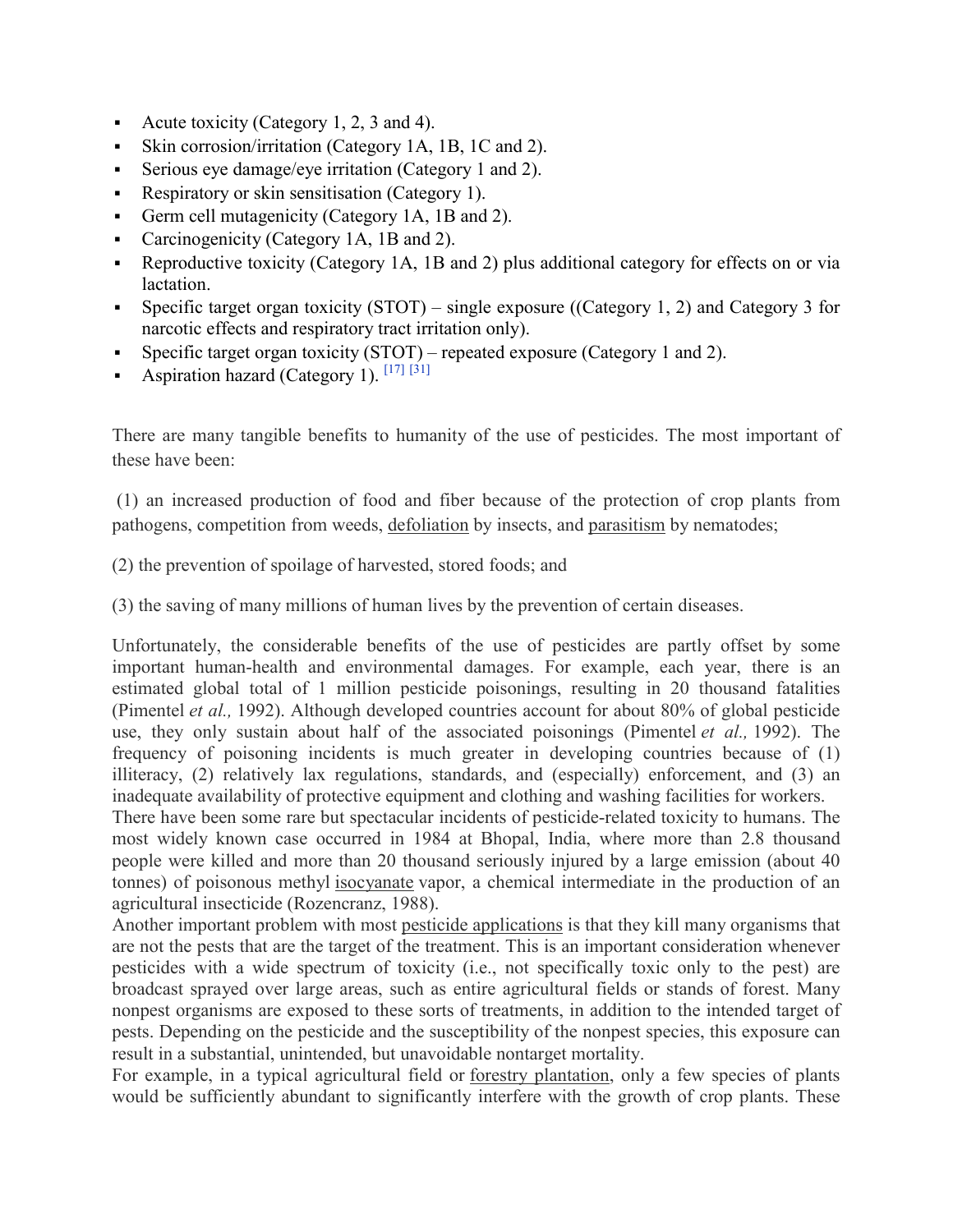noncrop, competitive plants are the "weeds" that might be targeted by an herbicide application. However, there would be many other species of plants in the same community that do not interfere significantly with the growth of the crop plants. These nontarget plants are also affected by the herbicide application, but to no beneficial purpose in terms of pest management. In fact, the nontarget plants may have beneficial roles to play in their ecosystem, by helping to prevent erosion and nutrient leaching, or by providing food and habitat for animal wildlife. Similar stories could be developed about nontarget arthropods, birds, and other species that are exposed to insecticide during a spray directed against a particular, pest insect. In general, any broadcast spray of a broad-spectrum pesticide causes a substantial mortality of nontarget species.

An ecologically more pervasive problem is a widespread, environmental contamination by persistent pesticides, including the presence of chemical residues in wildlife, in drinking water, and in humans. Ecological damage has included the poisoning of wild life by some pesticides and the disruption of ecological functions such as productivity and nutrient cycling. Many of the worst cases of environmental damage caused by pesticides have been associated with the use of relatively persistent chemicals, such as DDT. Modern pesticide usage mostly involves less persistent chemicals, although these can be very toxic.

## **Production and usage of pesticides in India**

The production of pesticides started in India in 1952 with the establishment of a plant for the production of BHC near Calcutta, and India is now the second largest manufacturer of pesticides in Asia after China and ranks twelfth globally (Mathur, 1999). There has been a steady growth in the production of technical grade pesticides in India, from 5,000 metric tons in 1958 to 102,240 metric tons in 1998. In 1996–97 the demand for pesticides in terms of value was estimated to be around Rs. 22 billion (USD 0.5 billion), which is about 2% of the total world market.

The pattern of pesticide usage in India is different from that for the world in general. As can be seen in India 76% of the pesticide used is insecticide, as against 44% globally (Mathur, 1999). The use of herbicides and fungicides is correspondingly less heavy. The main use of pesticides in India is for cotton crops (45%), followed by paddy and wheat.

#### **Hazards of pesticides**

### **Direct impact on humans**

The high risk groups exposed to pesticides include production workers, formulators, sprayers, mixers, loaders and agricultural farm workers. During manufacture and formulation, the possibility of hazards may be higher because the processes involved are not risk free. In industrial settings, workers are at increased risk since they handle various toxic chemicals including pesticides, raw materials, toxic solvents and inert carriers

#### **Impact on environment**

Pesticides can contaminate soil, water, turf, and other vegetation. In addition to killing insects or weeds, pesticides can be toxic to a host of other organisms including birds, fish, beneficial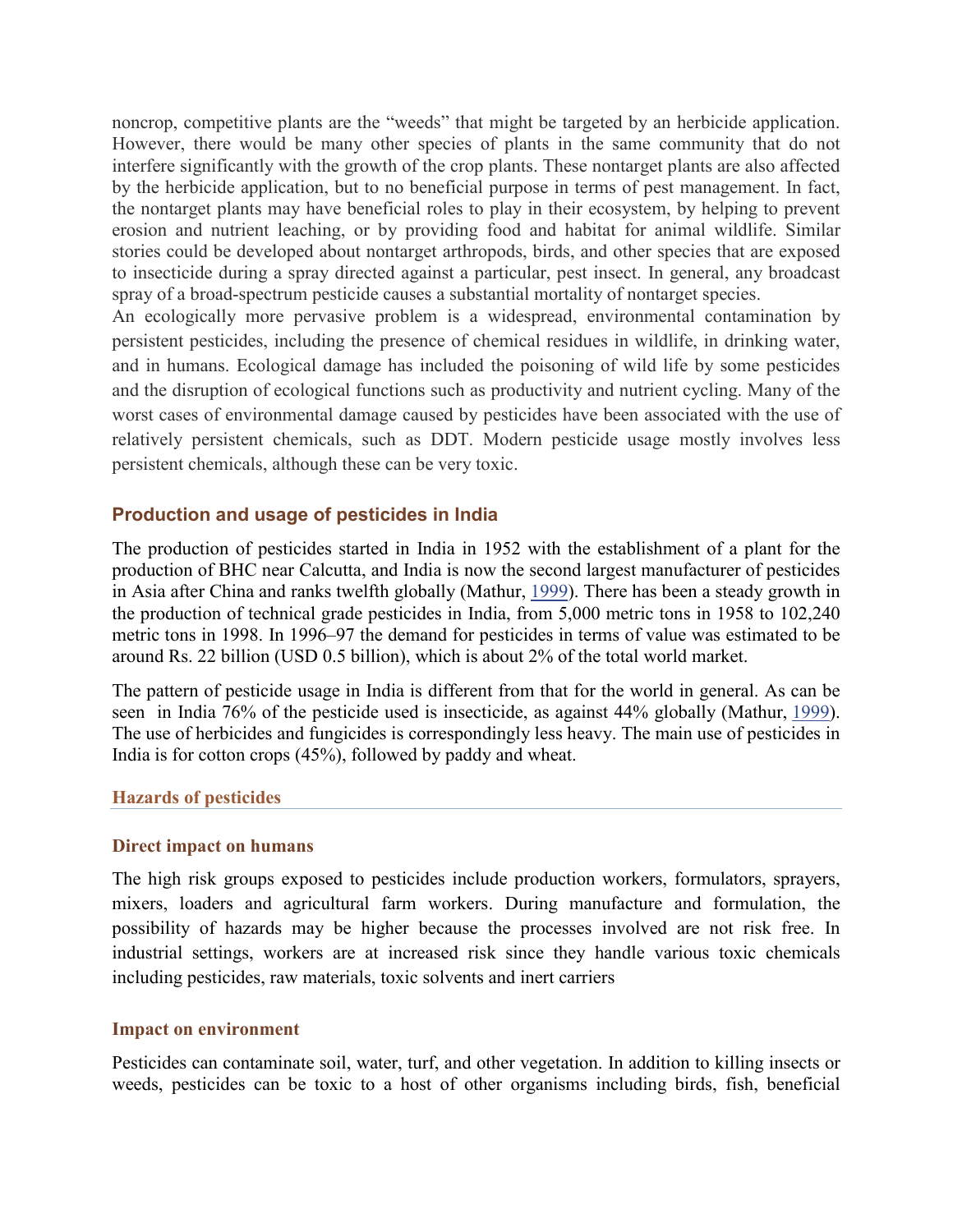insects, and non-target plants. Insecticides are generally the most acutely toxic class of pesticides, but herbicides can also pose risks to non-target organisms.

#### **Surface water contamination**

Pesticides can reach surface water through runoff from treated plants and soil. Contamination of water by pesticides is widespread.

### **Ground water contamination**

Groundwater pollution due to pesticides is a worldwide problem. According to the USGS, at least 143 different pesticides and 21 transformation products have been found in ground water, including pesticides from every major chemical class. During one survey in India, 58% of drinking water samples drawn from various hand pumps and wells around Bhopal were contaminated with Organo Chlorine pesticides above the EPA standards (Kole and Bagchi, 1995). Once ground water is polluted with toxic chemicals, it may take many years for the contamination to dissipate or be cleaned up. Cleanup may also be very costly and complex, if not impossible (Waskom 1994; O'Neil, 1998; US EPA, 2001).

#### **Soil contamination**

Pesticides and Transformation products could be grouped into:(a) Hydrophobic, persistent, and bioaccumulable pesticides that are strongly bound to soil. Pesticides that exhibit such behavior include the organochlorine DDT, endosulfan, endrin, heptachlor, lindane and their TPs. Most of them are now banned in agriculture but their residues are still present. (b) Polar pesticides are represented mainly by herbicides but they include also carbamates, fungicides and some organophosphorus insecticide TPs. They can be moved from soil by runoff and leaching, thereby constituting a problem for the supply of drinking water to the population. The pesticides and their TPs are retained by soils to different degrees, depending on the interactions between soil and pesticide properties. The most influential soil characteristic is the organic matter content. The larger the organic matter content, the greater the adsorption of pesticides and TPs.. Strong mineral acid is required for extracting these chemicals, without any analytical improvement or study reported in recent years

### **Effect on soil fertility (beneficial soil microorganisms)**

Heavy treatment of soil with pesticides can cause populations of beneficial soil microorganisms to decline. According to the soil scientist Dr. Elaine Ingham, "If we lose both bacteria and fungi, then the soil degrades. Overuse of chemical fertilizers and pesticides have effects on the soil organisms that are similar to human overuse of antibiotics. Indiscriminate use of chemicals might work for a few years, but after awhile, there aren't enough beneficial soil organisms to hold onto the nutrients" (Savonen, 1997).

For example, plants depend on a variety of soil microorganisms to transform atmospheric nitrogen into nitrates, which plants can use. Common landscape herbicides disrupt this process: triclopyr inhibits soil bacteria that transform ammonia into nitrite (Pell *et al*., 1998);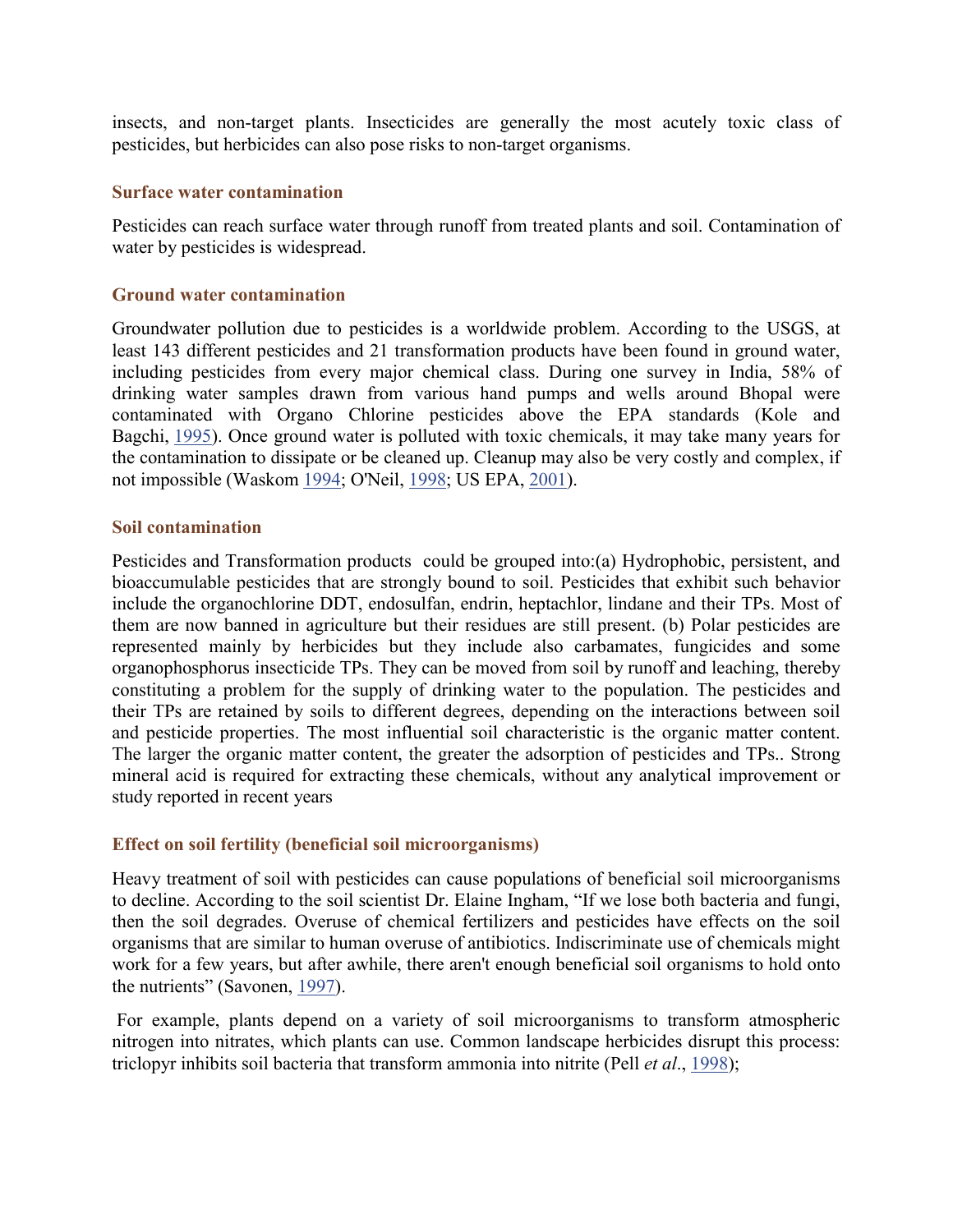Glyphosate reduces the growth and activity of free-living nitrogen-fixing bacteria in soil (Santos and Flores, 1995) and

2,4-D reduces nitrogen fixation by the bacteria that live on the roots of bean plants (Arias and Fabra, 1993; Fabra et al., 1997), reduces the growth and activity of nitrogen-fixing blue-green algae (Singh and Singh, 1989; Tözüm-Çalgan and Sivaci-Güner, 1993), and inhibits the transformation of ammonia into nitrates by soil bacteria (Frankenberger *et al*., 1991, Martens and Bremner, 1993). Mycorrhizal fungi grow with the roots of many plants and aid in nutrient uptake. These fungi can also be damaged by herbicides in the soil. One study found that oryzalin and trifluralin both inhibited the growth of certain species of mycorrhizal fungi (Kelley and South, 1978). Roundup has been shown to be toxic to mycorrhizal fungi in laboratory studies, and some damaging effects were seen at concentrations lower than those found in soil following typical applications (Chakravarty and Sidhu, 1987; Estok *et al*., 1989). Triclopyr was also found to be toxic to several species of mycorrhizal fungi (Chakravarty and Sidhu, 1987) and oxadiazon reduced the number of mycorrhizal fungal spores (Moorman, 1989).

#### **Contamination of air, soil, and non-target vegetation**

Pesticide sprays can directly hit non-target vegetation, or can drift or volatilize from the treated area and contaminate air, soil, and non-target plants. Some pesticide drift occurs during every application, even from ground equipment (Glotfelty and Schomburg, 1989). Drift can account for a loss of 2 to 25% of the chemical being applied, which can spread over a distance of a few yards to several hundred miles. Studies consistently find pesticide residues in air. According to the USGS, pesticides have been detected in the atmosphere in all sampled areas of the USA (Savonen, 1997). Nearly every pesticide investigated has been detected in rain, air, fog, or snow across the nation at different times of the year (U.S. Geological Survey, 1999).. Herbicides are designed to kill plants, so it is not surprising that they can injure or kill desirable species if they are applied directly to such plants, or if they drift or volatilise onto them. Many ester-formulation herbicides have been shown to volatilise off treated plants with vapors sufficient to cause severe damage to other plants (Straathoff, 1986). In addition to killing non-target plants outright, pesticide exposure can cause sublethal effects on plants. Phenoxy herbicides, including 2,4-D, can injure nearby trees and shrubs if they drift or volatilise onto leaves (Dreistadt *et al*., 1994). Exposure to the herbicide glyphosate can severely reduce seed quality (Locke *et al*., 1995). It can also increase the susceptibility of certain plants to disease (Brammall and Higgins, 1998). This poses a special threat to endangered plant species.

#### **Non-target organisms**

Pesticides are found as common contaminants in soil, air, water and on non-target organisms in our urban landscapes. Once there, they can harm plants and animals ranging from beneficial soil microorganisms and insects, non-target plants, fish, birds, and other wildlife. Chlorpyrifos, a common contaminant of urban streams (U.S. Geological Survey, 1999), is highly toxic to fish, and has caused fish, kills in waterways near treated fields or buildings (US EPA, 2000). Herbicides can also be toxic to fish. According to the EPA, studies show that trifluralin, an active ingredient in the weed-killer Snapshot, "is highly to very highly toxic to both cold and warm water fish" (U.S. EPA, 1996). Several cases of pesticide poisoning of dolphins have been reported worldwide. Because of their high trophic level in the food chain and relatively low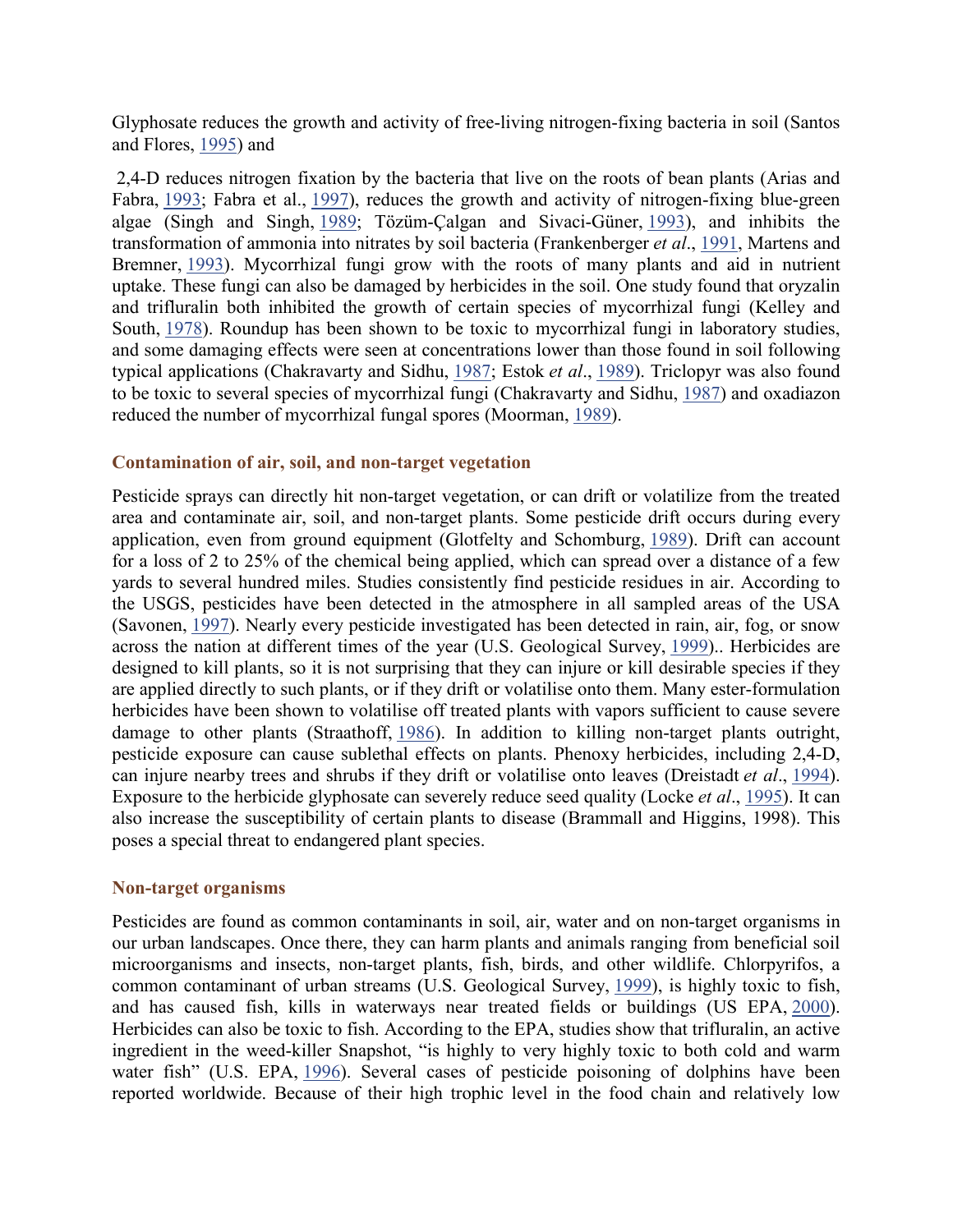activities of drug-metabolising enzymes, aquatic mammals such as dolphins accumulate increased concentrations of persistent organic pollutants (Tanabe *et al*., 1988) and are thereby vulnerable to toxic effects from contaminant exposures. Dolphins inhabiting riverine and estuarine ecosystems are particularly vulnerable to the activities of humans because of the restricted confines of their habitat, which is in close proximity to point sources of pollution. River dolphins are among the world's most seriously endangered species. Populations of river dolphins have been dwindling and face the threat of extinction; the Yangtze river dolphin (Lipotes vexillifer) in China and the Indus river dolphin (Platanista minor) in Pakistan are already close to extinction (Renjun, 1990; Perrin *et al*., 1989; Reeves *et al*., 1991; Reeves and Chaudhry, 1998). In addition to habitat degradation (such as construction of dams) (Reeves and Leatherwood, 1994), boat traffic, fishing, incidental and intentional killings, and chemical pollution have been threats to the health of river dolphins (Kannan *et al*., 1993b, 1994, 1997; Senthilkumar *et al*., 1999). Earlier studies reported concentrations of heavy metals (Kannan *et al*., 1993), organochlorine pesticides and polychlorinated biphenyls (PCBs) (Kannan *et al*., 1994), and butyltin compounds (Kannan *et al*., 1997) in Ganges river dolphins and their prey. The continuing use of organochlorine pesticides and PCBs in India is of concern (Kannan *et al*., 1992; Kannan *et al*., 1997a; Kannan *et al*., 1997b; Tanabe *et al*., 1998). The Ganges river basin is densely populated and heavily polluted by fertilizers, pesticides, and industrial and domestic effluents (Mohan, 1989). In addition to fish, other marine or freshwater animals are endangered by pesticide contamination. Exposure to great concentrations of persistent, bioaccumulative, and toxic contaminants such as DDT (1,1,1-trichloro-2,2-bis[*p*chlorophenyl]ethane) and PCBs has been shown to elicit adverse effects on reproductive and immunological functions in captive or wild aquatic mammals (Helle *et al*., 1976; Reijnders, 1986; The weed-killer trifluralin is moderately to highly toxic to aquatic invertebrates, and highly toxic to estuarine and marine organisms like shrimp and mussels (U.S. EPA, 1996). Since herbicides are designed to kill plants, it makes sense that herbicide contamination of water could have devastating effects on aquatic plants. In one study, oxadiazon was found to severely reduce algae growth (Ambrosi *et al*., 1978). Algae is a staple organism in the food chain of aquatic ecosystems. Studies looking at the impacts of the herbicides atrazine and alachlor on algae and diatoms in streams showed that even at fairly low levels, the chemicals damaged cells, blocked photosynthesis, and stunted growth in varying ways (U.S. Water News Online, 2000). The herbicide oxadiazon is also toxic to bees, which are pollinators (Washington State Department of Transportation, 1993). Herbicides may hurt insects or spiders also indirectly when they destroy the foliage that these animals need for food and shelter. For example spider and carabid beetle populations declined when 2,4-D applications destroyed their natural habitat (Asteraki *et al*., 1992). Non-target birds may also be killed if they ingest poisoned grains set out as bait for pigeons and rodents (US EPA, 1998). Avitrol, a commonly used pigeon bait, poses a large potential for ingestion by non target grain feeding birds. It can be lethal to small seedeating birds (Extoxnet, 1996). Brodifacoum, a common rodenticide, is highly toxic to birds. It also poses a secondary poisoning hazard to birds that may feed on poisoned rodents (US EPA, 1998). Herbicides can also be toxic to birds. Although trifluralin was considered "practically nontoxic to birds" in studies of acute toxicity, birds exposed multiple times to the herbicide experienced diminished reproductive success in the form of cracked eggs (U.S. EPA, 1996). Exposure of eggs to 2,4-D reduced successful hatching of chicken eggs (Duffard *et al*., 1981) and caused feminisation or sterility in pheasant chicks (Lutz *et al*., 1972). Herbicides can also adversely affect birds by destroying their habitat. Glyphosate treatment in clear cuts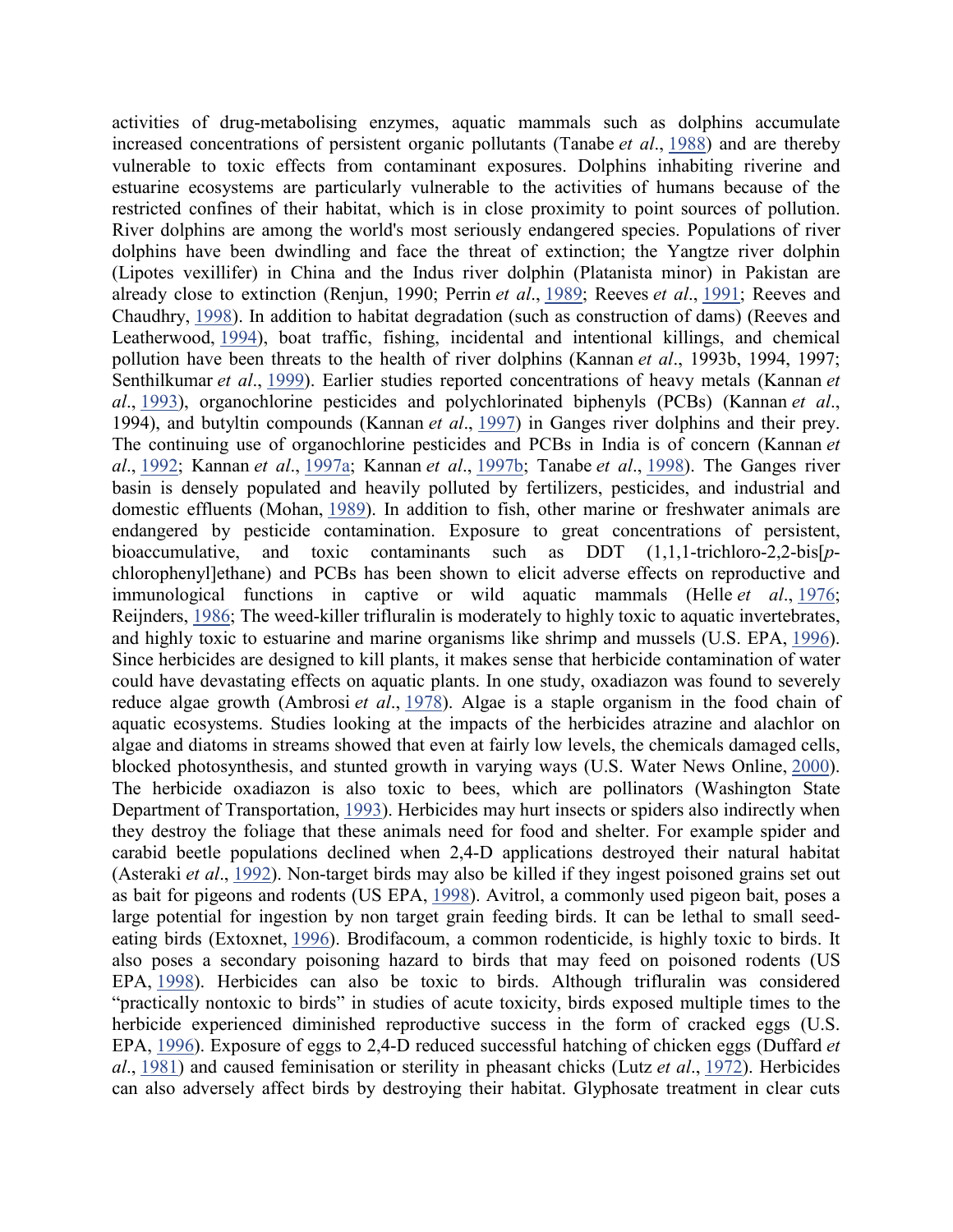caused dramatic decreases in the populations of birds that lived there (MacKinnon *et al*., 1993) Effects of some organochlorines (OCs) on fish-eating water birds and marine mammals have been documented in North America and Europe (Barron *et al*., 1995; Cooke, 1979; Kubiak *et al*., 1989). Despite the continuing usage, little is known about the impacts of OCs in bird populations in developing countries. Among the countries that continue to use OCs, India has been one of the major producers and consumers in recent years. As a consequence, wild birds in India are exposed to great amounts of OC pesticides (Tanabe *et al*., 1998). Use of OCs in tropical countries may not only result in exposure of resident birds but also of migratory birds when they visit tropical regions in winter. The Indian sub-continent is a host to a multitude of birds from western Asia, Europe and Arctic Russia in winter(Woodcock, 1980). Hundreds of species of waterfowl, including wading birds such as plovers, terns and sandpipers, migrate each winter to India covering long distances (Grewal, 1990). While concentrations of OC pesticides in wholebody homogenates of birds have been reported elsewhere (Tanabe *et al*., 1998), concentrations of OCs in prey items and in eggs of Indian birds have not been reported.

#### **Conclusion**

The data on environmental-cum-health risk assessment studies may be regarded as an aid towards a better understanding of the problem. Data on the occurrence of pesticide-related illnesses among defined populations in developing countries are scanty. Generation of base-line descriptive epidemiological data based on area profiles, development of intervention strategies designed to lower the incidence of acute poisoning and periodic surveillance studies on high risk groups are needed. Our efforts should include investigations of outbreaks and accidental exposure to pesticides, correlation studies, cohort analyses, prospective studies and randomised trials of intervention procedures. Valuable information can be collected by monitoring the end product of human exposure in the form of residue levels in body fluids and tissues of the general population. The importance of education and training of workers as a major vehicle to ensure a safe use of pesticides is being increasingly recognised.

Because of the extensive benefits which man accrues from pesticides, these chemicals provide the best opportunity to those who juggle with the risk-benefit equations. The economic impact of pesticides in non-target species (including humans) has been estimated at approximately \$8 billion annually in developing countries. What is required is to weigh all the risks against the benefits to ensure a maximum margin of safety. The total cost-benefit picture from pesticide use differs appreciably between developed and developing countries. For developing countries it is imperative to use pesticides, as no one would prefer famine and communicable diseases like malaria. It may thus be expedient to accept a reasonable degree of risk. Our approach to the use of pesticides should be pragmatic. In other words, all activities concerning pesticides should be based on scientific judgement and not on commercial considerations. There are some inherent difficulties in fully evaluating the risks to human health due to pesticides. For example there is a large number of human variables such as age, sex, race, socio-economic status, diet, state of health, *etc.* – all of which affect human exposure to pesticides. But practically little is known about the effects of these variables. The long-term effects of low level exposure to one pesticide are greatly influenced by concomitant exposure to other pesticides as well as to pollutants present in air, water, food and drugs.